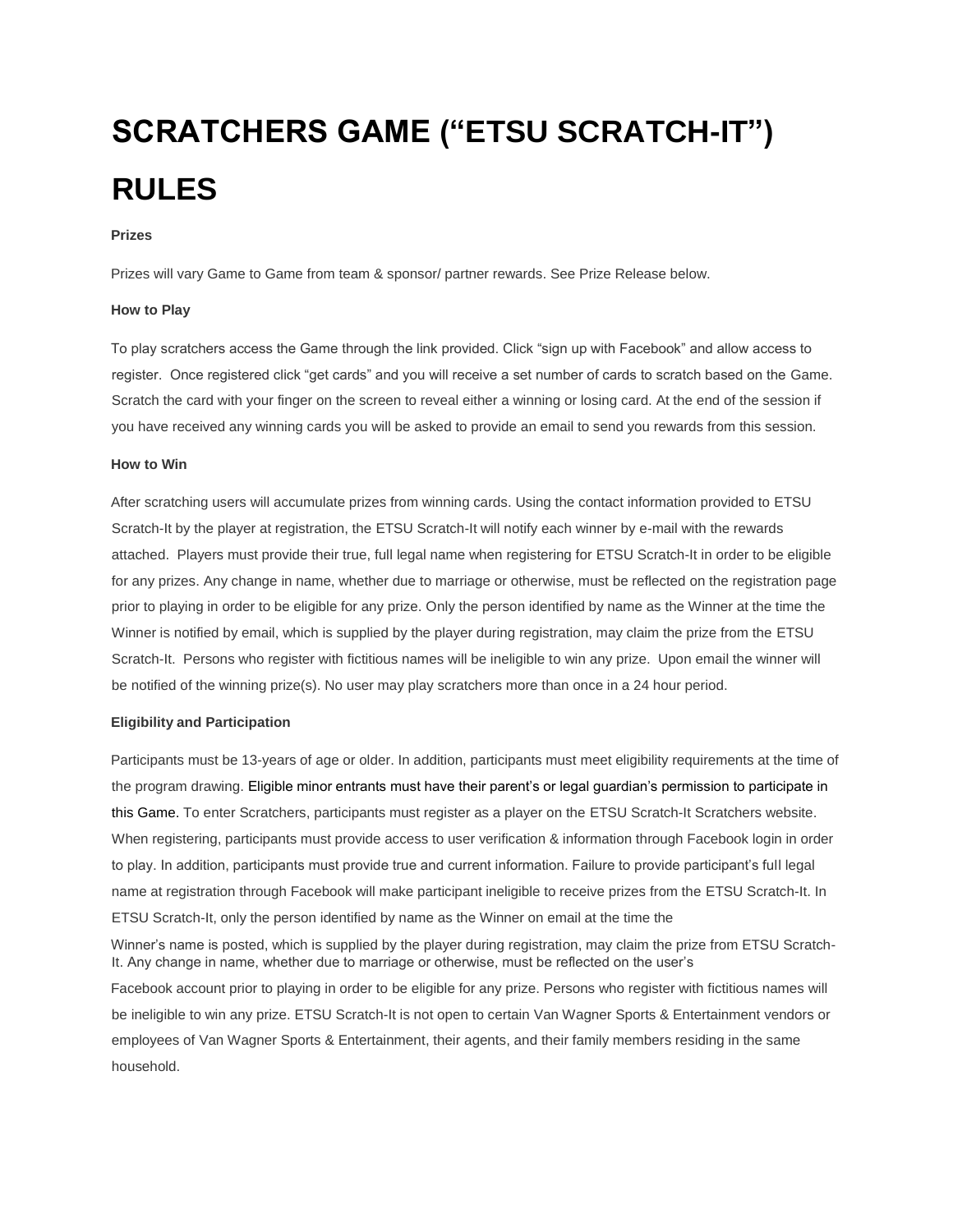# **Odds**

The odds of winning any prize vary based on the total number of players and the total number of prizes. Players may not play, win, or receive a reward email more than once in a 24 hour period.

### **Additional Terms**

Participants are responsible for complying with these Official Rules in addition to state and federal law and ETSU Scratch-It Regulations. Proof of age, eligibility, and identity must be furnished upon request. Participants agree to Van Wagner Sport & Entertainment's use of their name, photo, likeness, and hometown for advertising and publicity purposes, without compensation. All taxes are the responsibility of the winner. By participating in the program, and/or accepting any prize or promotional award, participants agree to and do release and hold harmless Van Wagner Sport & Entertainment and its commissioners, employees, agents, and officers from any claim, demand, judgment, award, and/or any liability of any kind whatsoever. Van Wagner Sport & Entertainment reserves the right to modify or terminate this program at any time. In the event of a conflict, these Official Rules supersede any applicable general rules or advertisements of Van Wagner Sport & Entertainment.

# **Winners Release**

By playing participants hereby acknowledge receipt of a prizes awarded in the ETSU Scratch-It scratchers Game sponsored by Johnson City Honda, and in doing so, declare they meet Game eligibility requirements, and hereby agree as follows:

- **1. Release.** I hereby release, covenant not to sue, and discharge Van Wagner Sport & Entertainment , Johnson City Honda, any other Game sponsor, their respective affiliates and the employees, officers, directors and agents of each (collectively, "Releasees") from (a) any claim in respect of the conduct of the Game or the award of the prize, or in connection with the use of my name, photo, voice, likeness and biographical information by Releasees, including, but not limited to, claims for libel, false light, right of privacy and right of publicity, and (b) any and all liabilities, claims, damages, costs and expenses (including attorneys' fees) incurred for or due to taxes owed by me, or due to any personal injury to me or others, or damage to property owned by me or others which injury or damage may arise in any connection with this Game, the prize awarded or its use, and any travel, accommodations, goods or services provided or not provided to me or others whether such injury or damage is caused by the active or passive negligence of Releasees or otherwise.
- **2. Indemnity**. I hereby agree to indemnify and hold harmless Releasees and each of them from and against any and all liabilities, claims, damages, costs and expenses (including attorneys' fees) incurred for or due to taxes owed by me, or due to any personal injury to, or damage to property owned by me, members of my household or family, the